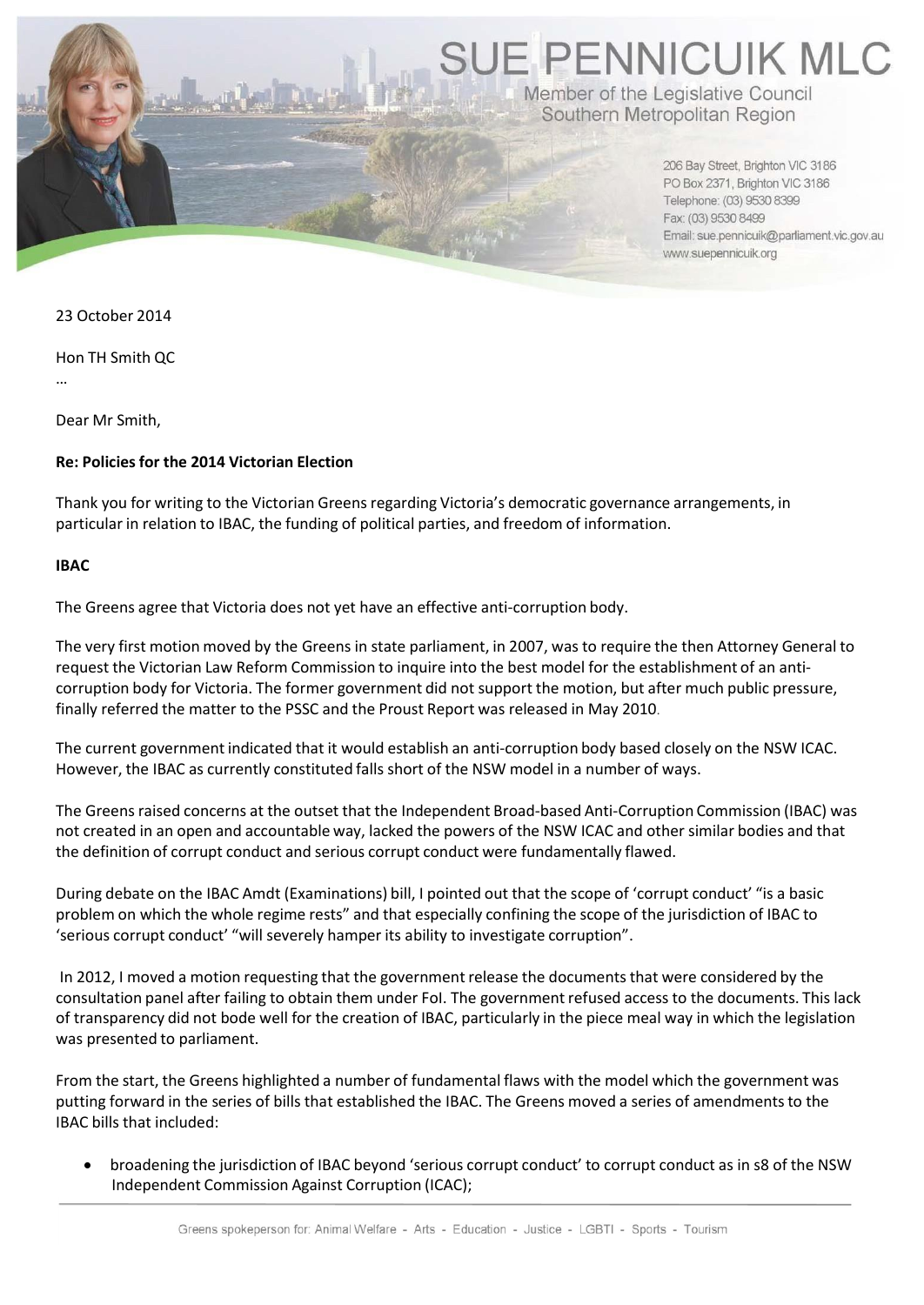- that the public interest should be the paramount consideration in IBAC exercising its functions;
- that IBAC should have the power to investigate breaches of MP and Ministerial Codes of Conduct;
- not limiting the definition of corrupt conduct by tying it to indictable offences; and
- that a separate body should be maintained to investigate police misconduct, including injury and death as a result of police contact.

The Greens continue to be committed to these amendments to give the IBAC the ability to effectively investigate all levels of corruption in public office, including:

- broadening the definition of corrupt conduct along the lines of s8 of the ICAC Act;
- providing for the IBAC Commissionerto determine what corruption is significant; and removing the requirement that the IBAC should only investigate 'serious corrupt conduct,'
- including misconduct in public office which will provide for breaches of MP and Ministerial Codes of Conduct being investigated,
- removing the thresholdsthat presently prevent IBAC investigating any state of affairs which gives rise to a suspicion of corrupt conduct, and
- providing IBAC with the appropriate powers necessary to conduct effective preliminary investigations.

The Greens agree with other amendments as identified in your letter including amending legislation to address the uncertainties and problems created in the handling of 'protected disclosures' identified by the IBAC Commissioner and the Ombudsman. We also agree with the Law Institute of Victoria that s19 of the Protected Disclosure Act should be amended to allow disclosures relating to members of the Legislative Assembly and Legislative Council to be made to the IBAC.

The Greens introduced a bill to state parliament to create an offence of misconduct in public office my MPs.

Please find attached for you information a comprehensive analysis of the IBAC legislation put together in my office.

## **Funding of Political Parties**

The Greens agree that Victoria lacks appropriate mechanismsfor ensuring that funding of political parties does not lead to anti-democratic outcomes and undue influence by donors. Because Victoria defaults to the inadequate Commonwealth system of donation disclosures, there is a lack of transparency as to donations made to political parties and other candidates at federal and state elections.

Other states have introduced restrictions on donations and election spending in an effort to overcome the inadequacies of the Commonwealth system. Therefore, an inquiry into the political funding in Victoria of parties, members of Parliament and candidates would be a good thing.

The Greens have raised the serious issue of political donations many times in state parliament ‐ in relation to the conflict of interest that arises when governments are involved in deciding planning matters involving developers that have made donations to their respective parties and in relation to the difficulty of bringing in public health and other measuresthat are opposed by organisationsthat are large donors to political parties.

In November 2009, I moved a motion that, "This house calls on the state and federal governments to reform laws relating to political donations, with the aim of banning donations from entities such as unions and corporations, and limiting the size of donations from individuals."

In 14 April 2010, I moved a motion that, "This house calls on the Australian Labor Party and Liberal‐National party coalition refrain from accepting political donations from property developers for the remainder of the 2010." This motion followed legislation in Queensland and in particular in NSW at that time which made it illegal to either offer or accept a donation from a property developer. This was brought about by ongoing scandals and public disquiet about political donations, particularly from property developers at that time, and the influence they have on political parties, and the indirect influence they can have on government.

In May 2014, I moved a similar motion that, "This house calls on the Liberal, The Nationals and the Australian Labor